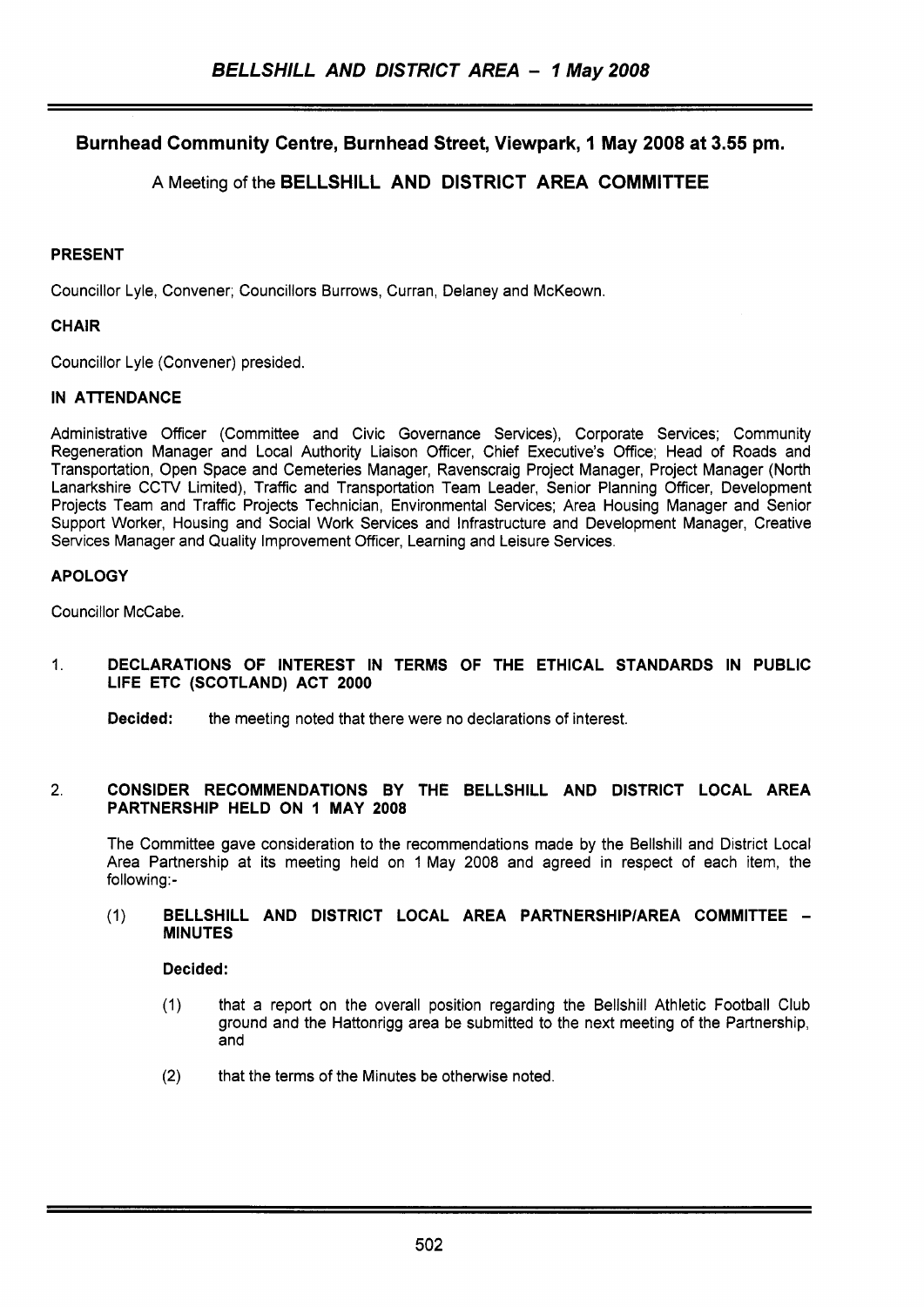# **(2) COMMUNITY COUNCIL MINUTES**

(a) **BELLSHILL COMMUNITY COUNCIL** 

**Decided:** that the terms of the Minutes be noted.

### (b) **NEW STEVENSTON COMMUNITY COUNCIL**

**Decided:** that the terms of the Minutes be noted.

### **(3) PRESENTATION BY PUPILS FROM CARDINAL NEWMAN HIGH SCHOOL AND BELLSHILL ACADEMY**

**Decided:** that the presentations by pupils of Cardinal Newman High School and Bellshill Academy be noted.

#### $(4)$ **BELLSHILL AND DISTRICT COMMUNITY FORUM** - **UPDATE**

**Decided:** that the contents of the report be noted.

#### **HEALTH AND WELLBEING**   $(5)$

**Decided:** that the position be noted.

#### $(6)$ **JOINT COMMUNITY SAFETY REPORT**

**Decided:** that the content of the report be noted.

#### **LOCAL DEVELOPMENT PROGRAMME**   $(7)$

### **Decided:**

- (1) that a report on the number of planning applications received over the last five years for the Bellshill and District area in respect of housing developments of up to 30 houses be submitted to a future meeting of the Partnership;
- **(2)** that the projects listed in the Appendix to the report be progressed by the Executive Director of Environmental Services through the Local Development Programme in consultation with the local communities and the local Area Partnership;
- **(3)** that the progress in delivering the projects, or alterations to the programme, be reported to future meetings of the local Area Partnership, and
- **(4)** that the position be otherwise noted.